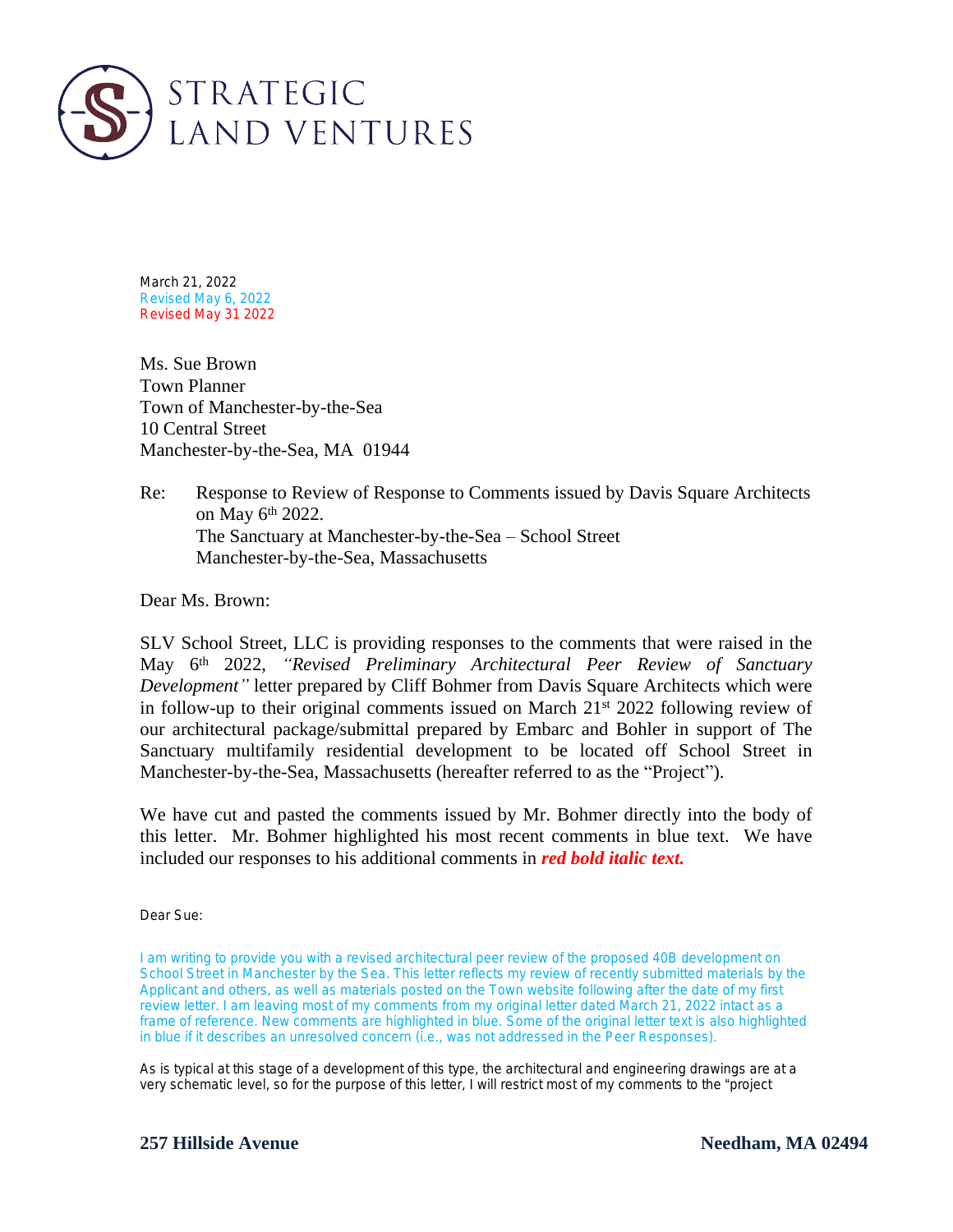## STRATEGIC **LAND VENTURES**

fundamentals", mainly discussing the site strategy, mitigation options, overall scale and massing, etc. (as opposed to detailed analysis of floor plans, building elevations, etc.).

I am looking forward to presenting these thoughts and answering any questions you or the Board may have at your virtual ZBA hearing that is scheduled for the evening of May 11, 2022.

1. *Review the developer* '*s application, plans and drawings, reports from other peer reviewers and Town officials, letters from neighboring residents, etc.* For the proposed project on School Street, I have reviewed the following materials (*in addition to materials related to the past LIP application that are currently posted on the Town website*):

From the Development Team:

- The Sanctuary July 16<sup>th</sup>, 2021 Comprehensive Permit Plan Submission prepared by Embarc.
- Site Development Plans for The Sanctuary prepared by Allen & Major dated July 16, 2021.
- Landscape Plans and Notes & Details prepared by Bohler dated 9/24/2020.
- **•** Letter to Sue Brown from Vanasse & Associates dated March 7, 2022.
- Memo to Sue Brown from Allen & Major dated March 3, 2022.
- Memo to ZBA from Mead, Talerman & Costa dated March 2, 2022.
- Project Eligibility Letter from MassHousing dated September 16, 2021.
- Letter to ZBA from Strategic Land Ventures dated February 28, 2022.
- **Email to ZBA from Geoff Engler dated February 16, 2022.**
- Memo Re: MBTS EP Letter Peer Review from Embarc dated January 25, 2022.
- Letter to the Conservation Commission from Goddard Consulting dated February 19, 2021.
- Letter to Geoff Engler from Miller Engineering and Testing dated July 29, 2020.
- Response to Davis Square March 21 letter report, undated (formatted as insertions within DSA review letter).
- The Sanctuary Architectural Peer Response Exhibits produced by Embarc dated April 15, 2022.
- Site Development Plans for The Sanctuary produced by Allen & Major dated 3/23/22.
- Updated Landscape Plan produced by Bohler dated 10/22/2021 (posting date apparently 4/4/22).
- Conceptual ADA Ramp Plan prepared by Allen & Major dated 7.16.21.
- Conceptual Land Plan prepared by Allen & Major dated July 22, 2020 (re: potential conservation areas).
- Answers to ZBA Questions on Proposed Interior Sidewalk letter to ZBA from Strategic Land Ventures dated April 13, 2022.
- Letter to Sue Brown from Strategic Land Ventures (response to Beals & Thomas peer review) dated April 5, 2022.
- Letter to Sue Brown from VAI (Response to Requests for Information) dated March 7, 2022.
- Letter to the ZBA from Mead, Talerman & Costa dated March 2, 2022.
- **•** Letter to Geoffrey Engler from Miller Engineering & Testing dated March 2, 2022.
- Revised Drainage Report prepared by Allen & Major dated 3/23/2022.
- Memo to Sue Brown from Allen & Major dated March 24, 2022 (re: snow storage).
- Letter to ZBA from Strategic Land Ventures dated March 25, 2022 (re: revised sewer strategy).
- Memo to ZBA form David Formato, P.E. dated April 27, 2022 (re: Town sewer capacity).

Town, Peer Review, and other Consultant Reports:

- Letter to Sue Brown from Beals & Thomas dated March 7, 2022.
- Letter to ZBA from McGregor Legere & Stevens dated March 1, 2022.
- Letter to Geoff Engler from the ZBA dated February 18, 2022.
- Letter to ZBA from Hill Law dated February 13, 2021.
- Letter to Citizen's Initiative for Affordable Housing from Beals Associates dated February 8, 2022.
- Letter to ZBA from Massachusetts Division of Fisheries & Wildlife dated February 3, 2022.
- Letter to ZBA from Manchester by the Sea Police Department dated January 31, 2022.
- Letter to Sue Brown form the Manchester by the Sea Fire Department dated January 21, 2022.
- **.** Letter to ZBA from Massachusetts DHCD dated December 8, 2021.

### **257 Hillside Avenue Needham, MA 02494**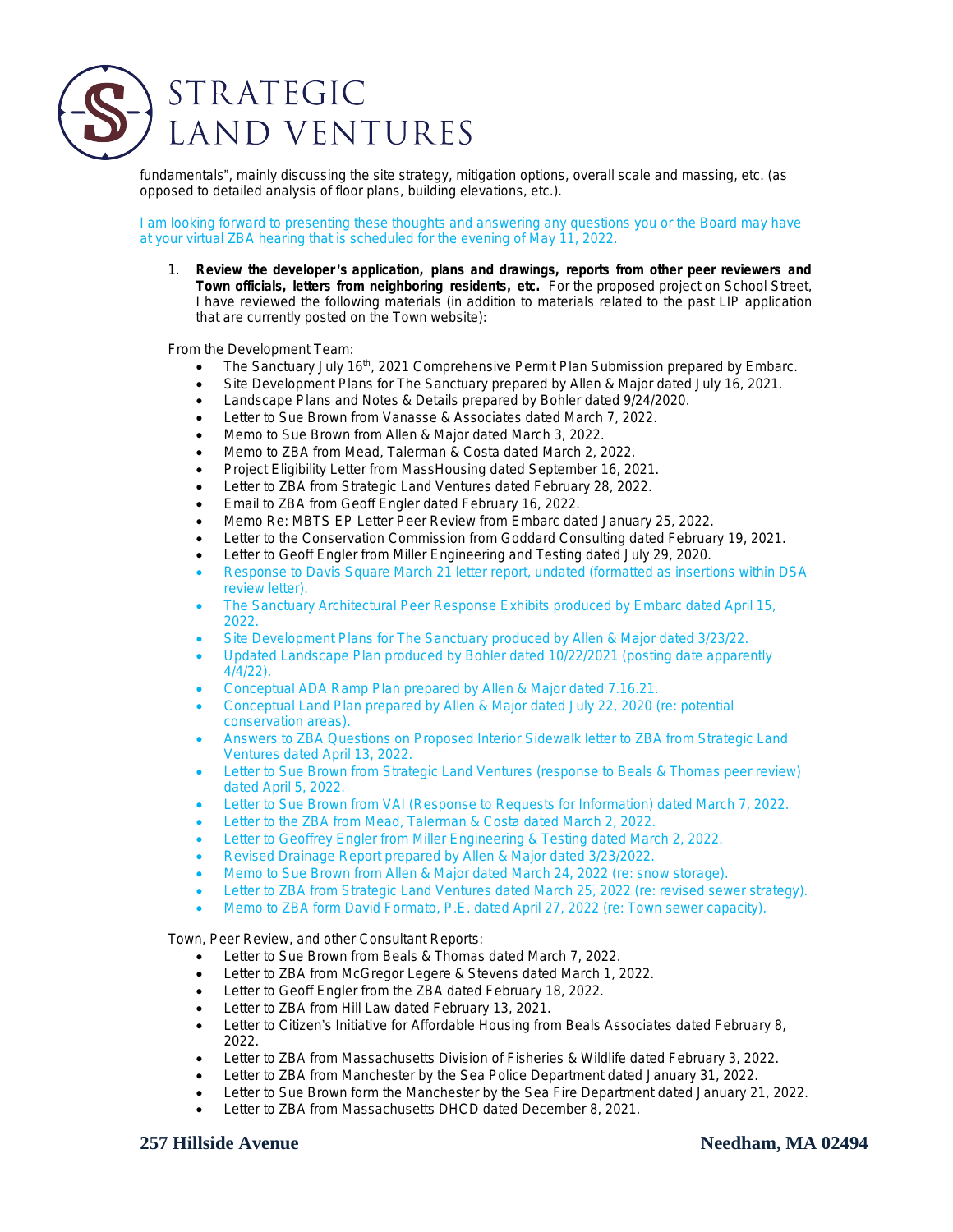

- Letter to ZBA from Scott Horsley dated October 25, 2021.
- Letter to Dan Hill from Chessia Consulting Services dated October 25, 2021.
- Letter to ZBA from Hill Law dated October 25, 2021.
- Letter to Town Administrator from the Massachusetts Architectural Access Board dated July 15, 2021.
- **•** Letter to Sue Brown from Beals & Thomas dated April 6, 2022.
- Letter to Sue Brown from Beals & Thomas dated April 26, 2022.
- Letter to ZBA from Select Board dated April 26, 2022.
- Letter to Dan Hill from Chessia Consulting Services dated April 13, 2021 (typo, should be 2022).

. Communications from citizenry:

- **•** Letter to ZBA from Manchester Athletic Club (undated).
- Letter to ZBA from Karin Gertsch dated November 7, 2021.
- Letter to ZBA from Denison Hall dated December 22, 2021.
- Letter to ZBA from Hill Law dated April 27, 2022.

#### (REFERENCE MATERIALS)

- Chapter 40B Handbook for Zoning Boards of Appeal published by MHP in cooperation with DHCD, MassHousing, and MassDevelopment dated March 2017.
- Handbook: Approach to Chapter 40B Design Reviews, prepared by The Cecil Group, Inc. for DHCD, MassDevelopment, MassHousing, and MHP, January, 2011
- 2. Participate in an initial meeting at the site with the developer's design team and a representative *of the Town. This reviewer made an unaccompanied visit to the site and neighboring areas on March 1, 2022. There has been no site visit with any member of the development team.*
- 3. *Conduct site visit and reconnaissance assessment of surrounding residential and nonresidential* areas within 1/2 mile of the project site. This letter is based on the site visit of March 1, 2022 as *well as Google Earth review.*

**Brief Comments on site reconnaissance:** The site is on the west side of School Street, approximately ½ mile north of the interchange of School Street with Route 128. The center of Manchester is approximately 1.7 south of the site. Immediately to the north is the Town line with Essex. Old School Street is to the west. Surrounding the site on all sides within ½ mile are large areas of undeveloped, heavily vegetated properties, with a few commercial uses along School Street and closer to 128.

There are no sidewalks or bike lanes on School Street along the site frontage. The sidewalk to the center of Town terminates at the southbound entry to 128 on the east side of School Street. There are paved shoulders at that point that cross south over 128 that are of a width to serve as a bike lane. Closer to town the shoulder is less broad, but traffic moves slowly enough that biking is a viable option.

- 4. *Consult with the Applicant* '*s design team, as appropriate.* The only contact with a development team member was a phone call to the project architect on March 18, 2022. At that time, this reviewer asked if there were any street level views available that would allow analysis of the impact the project would have on the public realm. The project architect committed to conferring with the rest of his team to determine what could be shared. Street level perspectives have been provided. *No comment required.*
- *5. Provide an initial oral presentation to the ZBA. Said presentation typically includes comments and preliminary recommendations on the following (*presentation is scheduled for April 5, 2022*) (second presentation scheduled for May 11): No comment required.*

#### a. *Orientation of building in relation to parking areas, open space and on-site amenities* .

**Comments:** Crucial to understanding the enormity of this project from a site planning perspective is the fact that the entire building footprint sits on a "man-made" plinth, 62 feet above the School Street entry point, created by massive removal of natural rock formations and some amount of soils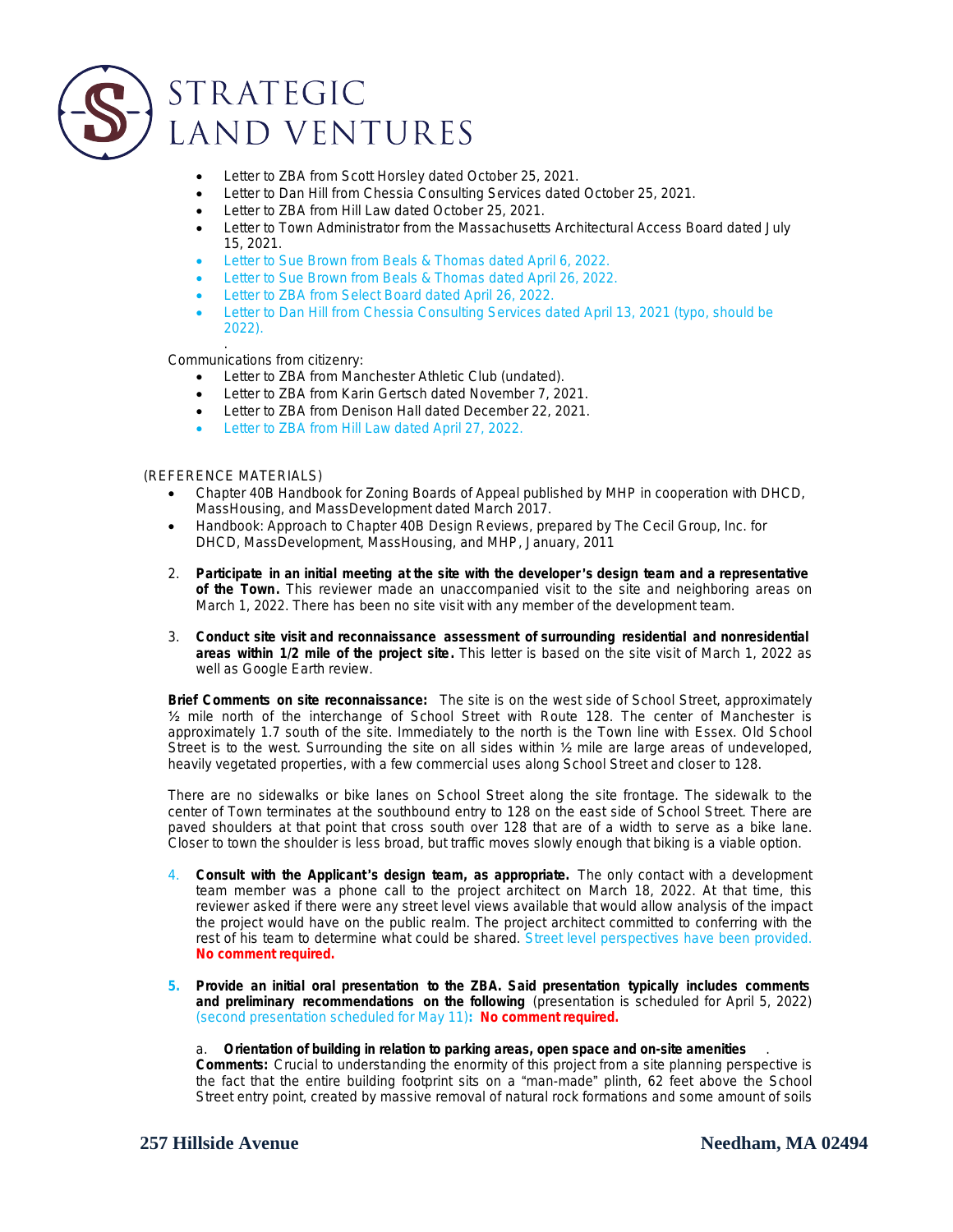## STRATEGIC LAND VENTURES

on top of the rock. There is no cut-and-fill analysis included in the materials, so it's not known how much excavated material will remain on site, and how much will have to be removed.

Whatever the final case may be re: cut and fill, the submitted materials indicate that the slab level of the parking garage is 39 feet below the highest existing point on the site that will be excavated (the MECT estimates that the hilltop excavation will displace approximately 270,000 cubic yards of material). There are significant retaining walls proposed on all sides of the plinth to provide a broad enough space for the structure, the entry drive, infiltration areas, and a wastewater leaching field. It is clear that the area of the plinth is at its maximum, given existing environmental site constraints that include extreme grade changes, vernal pools, wetland setbacks, and a river setback…and, of course, the need to ring the buildable area with a ramped access drive. From the civil engineering drawings, it appears that in order to create the platform for the building, access to it, and area for infiltration, approximately 7.3 acres will need to be completely cleared of all existing vegetation, and virtually all of the existing grades within that area will be modified. Note that additional clearing and grading will have to happen on the southern extension of the site to provide additional leaching fields (with the switch to municipal sewage disposal and treatment, this is no longer the case). *No comment required.* This reviewer has made no assumptions as to other potential outdoor programming that may be slated for the southern site (as none are stated in the application materials).

The proposed building on top of the plinth is a large, H-shaped,136-unit, three to four-story structure, at its highest, 46 feet above the adjacent grade. At its outside dimensions, the building spans 475 feet north-to-south, 264 feet east-to-west. The building residential footprint is approximately 57,000 GSF, with a building total of approximately 262,000 GSF that includes 92,000 SF of parking at the bottom level (the parking footprint is larger than the residential footprint). The garage encloses 220 parking spaces. There are an additional 16 spaces provided outside of the garage. 214 of the spaces are "standard", 6 are compact. The unit mix is 55@1-bedroom, 66@2 bedroom, and 15@3-bedroom. That makes a total of 232 bedrooms. No apparent change. *Correct. The Applicant has not made any changes to either the building square footage or the unit mix.*

Included at the first residential level is access to an amenity courtyard atop the parking garage, as well as a non-habitable garage roof area. It is not clear from the drawings whether the nonhabitable roof area is vegetated or finished with a pattern of decorative stone ballast (landscape drawings say stone, architectural say "extensive green roof"). Green roof reference has been removed from the architectural drawings (roof will be patterned stone ballast as shown on Landscape plan). *No comment required.* Amenities in the north courtyard are not detailed in the landscape drawings, but a note indicates that they will include a 4-foot-deep pool, cabanas, site furnishings, synthetic turf activity area, planters, outdoor bar and kitchen, fire pit, and areas of green roof. It does not appear from the architectural plans that the units surrounding the courtyard will have direct access to it. Drawings note amenity courtyard is a total of 14,944 SF. Unspecified indoor amenities occupy 9,643 SF.

In addition to the north courtyard, there is a 3,350 SF, elevator-fed common roof deck indicated on the roof plan. There does not appear to be any additional information provided regarding the programming of that space. No change. *The Applicant does not anticipate programming that space until much later in the design process. All programming will be included on the Construction Document set .*

There is an exterior at-grade open space at the southwest corner of the building that would be accessible from the parking garage and from the southwest stairwell, potentially also from the driveway at the proposed fire access road. It appears to include about 8400 SF of "flat" space. That area is rendered on the Landscape Plan as a gridded pattern. It's potential function…other than snow storage... is not indicated on any of the drawings (civil, architectural, landscape). This area is now designated as a "Nature Themed Play Area." *No comment required.*

The civil engineering drawings indicate an accessory building at the southern most part if the built site, outside of the ring road. It is labeled Wastewater Treatment Facility. No additional information is included in the architectural series of drawings. The wastewater treatment plant is no longer in the scope. The area occupied by the plant and associated infrastructure is now shown on the Landscape Plan as "Lawn Multi-use Open Space." Revised civil plans indicate tall retaining walls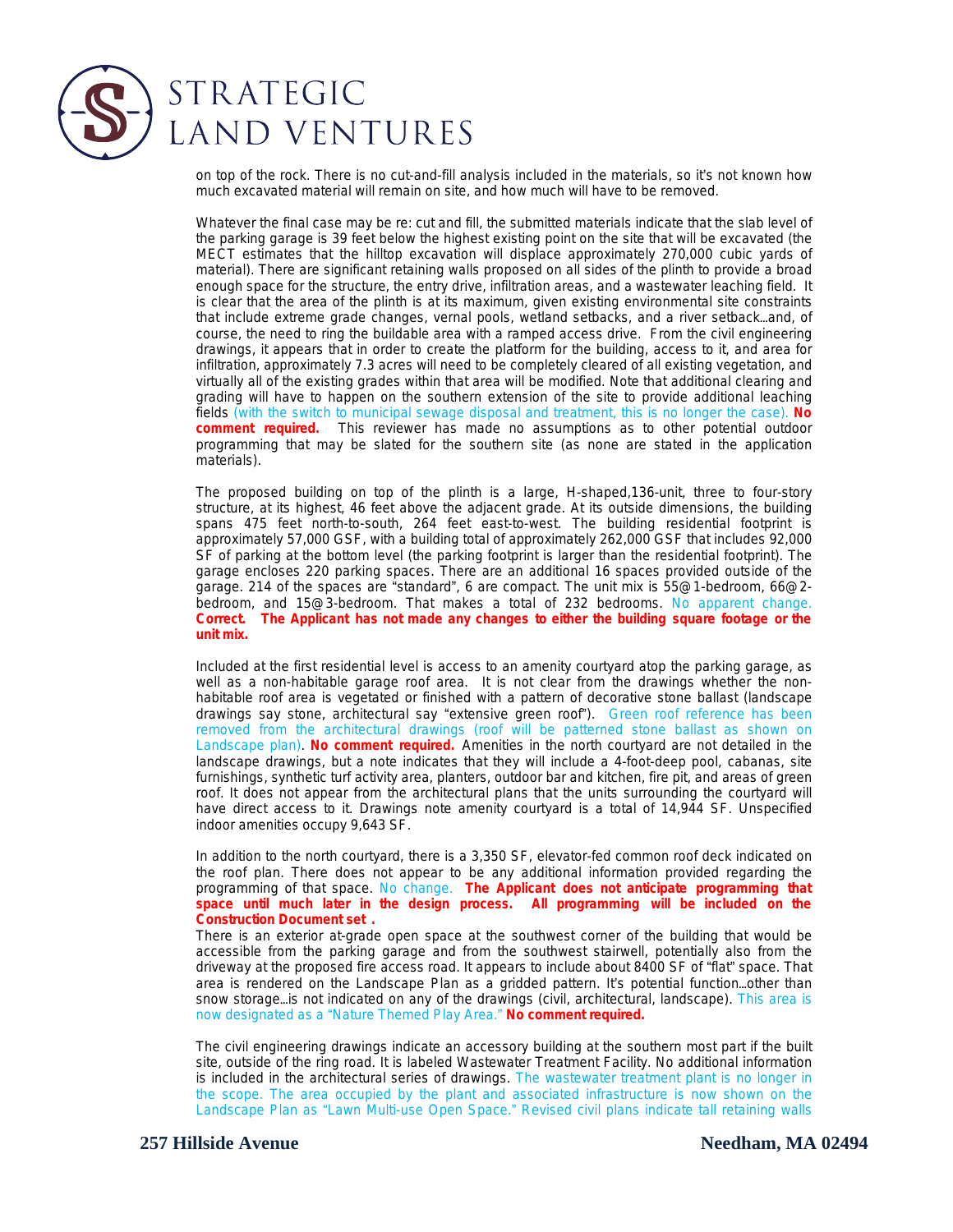

(22 feet) that define that space and create and essentially flat area that can support programming. The area of the space does not appear to be indicated, but from scaling the plan, it looks like approximately 30,000SF. *No comment required.*

A snow storage plan was submitted in the newest civil drawings that indicates approximately 20,000 SF of snow storage area. It appears that there may be additional space rendered as storage area, but no square footage is called out. There is 67,425 SF of area requiring snow removal. The diagram does not appear to include the walkway to School Street in the areas requiring snow removal. The new multi-use open space area is not included as snow storage space. Drawing notes indicate that if the quantity of snow on the site exceeds the space available for on-site storage, it will be removed and disposed of off-site. *The Applicant will confirm that the Final Plan Set of Record will have all sheets reconciling. The Applicant is also comfortable with the current amount of snow storage shown on the snow storage plan .*

#### *b. Function, use and adequacy of open space and landscaped areas.*

**Comments** : Given the unit count and mix (232 bedrooms, which provides 96 bedrooms outside of the primary bedrooms), combined with the relative isolation of the site, this reviewer believes that the outdoor usable space is not sufficient. The residents of the proposed development will largely rely on on-site amenities for day-to-day recreation, which at a minimum, would suggest adding active play areas for children of varying ages to recreate with their families. This includes all children who are too young to walk or bike independently to the outdoor spaces nearby that could potentially be accessed by School Street and beyond. Importantly, current plans do not include a sidewalk or bike lane that connects the building to the public way, which beyond further isolating the residents, is likely a violation of requirements of the Massachusetts Architectural Access Board.

Revised plans include the large multi-use open space that could serve well as active recreation space for the residents. There remain a few concerns that should be addressed in the materials, primarily related to the fact that most of the space abuts a very high retaining wall. Drawings indicate that there is 42" high fall protection provided along the wall, but that would not be sufficient for stopping errant soccer balls, etc. Similarly, the southeast corner of the open space opens onto a very steeply sloped area that is not fenced off (same with the northwest corner, which is not as significantly sloped).

The proposed fall protection fence will be changed to a 6' high fence and will be extended to the **of slope on either end of the multi-use open space.**

Also, drawings should indicate an accessible path from the building to the open space (it is not clear that grass pavers would satisfy MAAB requirements).

**A walkway is proposed from the west side of the garage to the play area and provides the accessible route to the play area. As shown on the updated landscaping plan, an additional accessible route to the Open Space area has been added. The walkway along the front of the building has been extended to the driveway across from the multiuse open space and accessible curb ramps have been added with a cross walk between.** this reviewer believes that the space should include play equipment for young children. **The updated landscaping plan has been advanced to provide more information on the play area and potential uses .**

The Applicant has submitted a ramp diagram ("Interior Sidewalk") that provides an accessible path from the building to School Street. That was followed up with Answers to ZBA Questions on Proposed Interior Sidewalk. In the Applicant's letter response to this reviewer's March 21 letter, they state that they would be "comfortable with a condition requiring the construction of this internal sidewalk providing the Town designs and constructs sidewalks in School Street." It is my opinion that the walkway is not optional, whether or not the Town builds sidewalks. The only condition under which it would not be built is if the MAAB grants a variance (which does not seem likely given the Advisory Opinion that they issued). **We understand at the May 25th public hearing, the ZBA voted to require an internal sidewalk whether the Town constructs a sidewalk in School Street or not. While we disagree with the Board**'**s action, and dispute whether the MAAB will require an internal sidewalk if a sidewalk does not exist in School Street, we will prepare our plans accordingly.**

While no detail drawings are provided, it appears that the function of the northern courtyard will accommodate a variety of uses. Care should be taken to ensure that there are suitable buffers that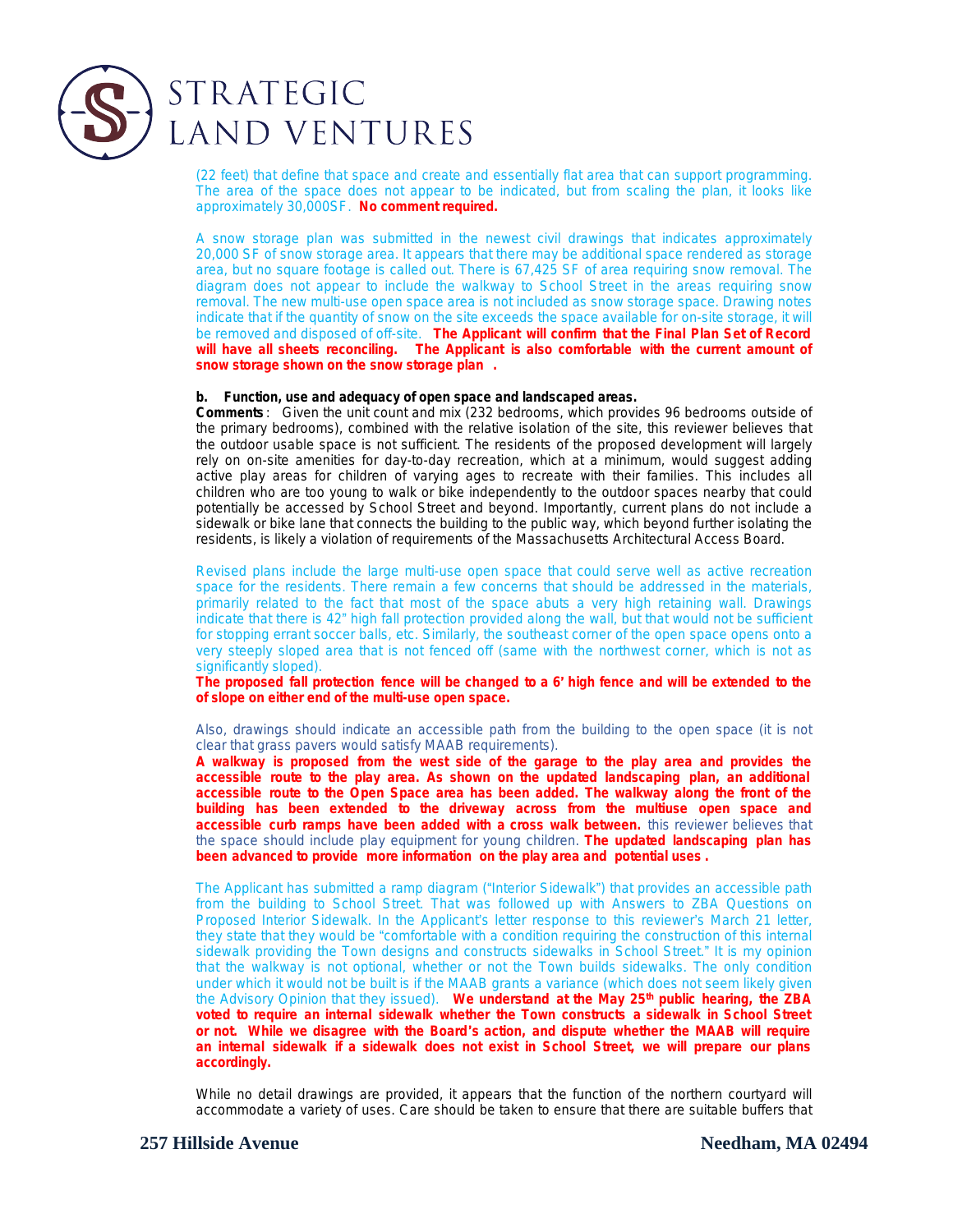

protect the privacy of the 7 units that surround and are at the level of the courtyard. The Applicant's response letter states that the landscape buffer separating the units from the common courtyard areas "will be further defined as the project evolves." *.*

**The current landscape plan indicates** "**Unit screening to be a combination of shrubs and planters** "**. The final landscape plan submitted as part of the CD set will be advanced to specify plant materials , panels and planters to provide a visual buffer between the amenity courtyard and adjacent units.**

#### *c. Use and treatment of natural resources.*

**Comments:** Most natural resource issues associated with this project are outside of this reviewer's expertise, and much has been written and submitted for record. Included are concerns for wildlife, well water contamination, wetland and vernal pool disturbances, etc. However, while it is outside of my expertise, it is clear that this proposal has no "slack" built into the site plan for accommodating unforeseen conditions that may be encountered during construction, or environmentally-related consequences that may emerge over the life of the project after it is occupied. All aspects of the project that make it arguably credible are pushed to the limit, ranging from driveway slope to available area for storm and wastewater management. In this reviewer's opinion, this absence of "slack", combined with the shortage of usable outdoor space creates a strong argument for cutting down on the scale of the development. The elimination of on-site septic (along with the construction of significant retaining walls) has opened up programmable space on the "plinth", but has also relieved the project of some of the environmental concerns expressed by other reviewers. *No comment required.*

#### *d. Building design, setbacks, massing and scale in relationship to the surrounding context and topography.*

**Comments:** As noted above, the surrounding context within a half mile in all directions is dominated by undeveloped, wooded areas, with a minimal amount of nearby commercial uses. The site falls within the Limited Commercial District established by the Town. While it is clear that the proposed housing type is not typical for the Town (or anything nearby, whether in Manchester by the Sea or Essex) the application materials that have been submitted for review are not sufficient to understand how visible the project may be from the public realm.

The most important missing documentation are ground-level perspectives that accurately coordinate the proposed site contours, the Landscape Plan, the building, the entry drive, and the screening landscape materials that will be left in place on the periphery of the site. Critical to understanding the views at night and during winter months is cataloging the types of vegetation left in place (specifically, deciduous or evergreen, and well as height). Of primary concern are views from both directions on School Street, as well as from the trail along Old School Street.

These perspective views have been provided, and appears to be for the most part coordinated with the Landscape Plan and civil plans. Of primary interest is the view from the bottom of the entry drive (B2). It is clear that breaking up the retaining walls into planted terraces helps to mitigate scale of the earthworks (although more information must be provided regarding the wall construction and materials…see comments in April 13 Chessia Consulting letter). The other two views depict the building as significantly screened by existing, and some introduced plantings. *No comment required.*

Regarding B2, this reviewer believes that a less "formal" strategy should be considered. Rather than the wall of arborvitae and other linear planting arrangements, along with the clean-cut edge of existing vegetation that frame a an open lawn, large-scale plantings could be interspersed throughout the lawn area that visually tie in with the existing vegetation, but also create foreground elements and screening. This approach would help to break down the monumentality of the project. **The use of Arborvitae at the top of slope/edge of the cul de sac is appropriately located within the available narrow level area at the top of slope. Additional conifer evergreen trees are proposed to extend the visual buffer at the top of slope where a larger level area exists .**

Note that B2 includes the structure at School Street level, that in addition to providing a covered school bus waiting area, presumably houses the water booster pump, back-up generator (?), and perhaps other equipment related to the connection to Town sewer. However, there are some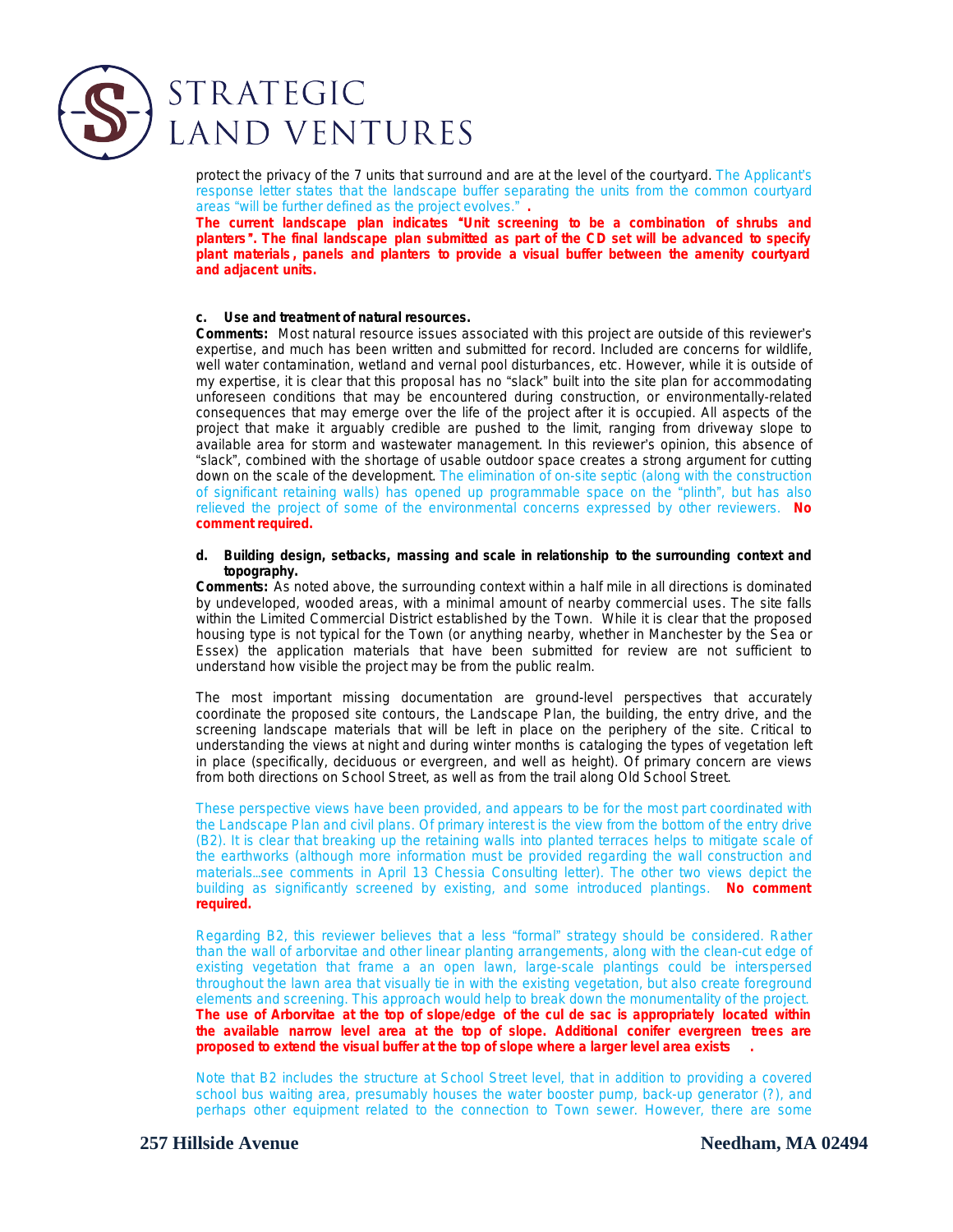

elements missing from the perspective, including the accessible sidewalk/ramp and its railings, building signage, turnaround guardrails, pole-mounted lighting, and any overhead electrical services. Note that the civil plans indicate that the generator is surrounded by an 8-foot fence, which if the intention, that element is also missing from the perspective**. The Perspective has been updated to include the features listed above and has lowered the vantage point to that of a pedestrian or vehicle travelling past the site entry which is a more realistic vantage point .**

If the building is visible from School Street, the north and east elevations would be the most prominent. Along the east, the building is virtually all 3-stories in height, and features the main drop off and resident entry. The north elevation is four stories, and includes the vehicular entry with the driveway turn-around. The most notable aspect of the building is the length of the facades, versus their height (the north elevation is 402 feet long). Efforts have been made in the buildings 's design to break up the length of the elevation with two-story bays/balconies separated by periodic fullheight, monochromatic breaks, along with variation in color between the ground level and upper two stories. Clapboard exposures are also varied to create articulation and visual interest. The moderate height of the building is accentuated with a heavy, projected cornice and layered fascia.

The four-story areas of the building introduce a base of field stone that surrounds the garage space. From the rendered elevations, it would appear that a fully mechanically-ventilated garage is anticipated, as there are no large areas of louvers indicated that would accommodate a naturally ventilated system. This assumption should be confirmed by the design team, or alternative facades submitted that include façade areas dedicated to garage ventilation. Potential louver areas are now shown on the building elevations. *No comment required.*

In summary, this reviewer's opinion is that beyond the use of clapboard and stone, this structure will be perceived as unique, unlike anything else in Manchester or Essex. The answer as to whether it is "contextually appropriate" (as stated in the application materials), may be based on how visible it is from the public realm. Given that the base zoning of the site is commercial, an argument could be made that the structure would not necessarily have to resemble typical residential housing types in order to "fit in."

Under the assumption that the renderings are accurate, it appears to be the case that the overall scale of the building is largely mitigated by existing vegetation from most views, and has the potential to be mitigated from the most "open" perspective at, and near the building drive entry (see suggestions above regarding other approaches to the introduced plantings from that viewpoint). Note that all of the views indicate all fully leafed trees. Understanding where significant view corridors might open up during winter months could inform the proposed planting plans (i.e., it may be beneficial to introduce evergreens in selective locations in areas otherwise not disturbed by the construction of the project).

**The combination of existing mature forest to remain and proposed evergreen trees will provide four season visual screening of the primary built area from School St and the surrounding adjacent properties. The landscape plan indicates proposed evergreen trees to be strategically placed along Old School St to close views between Old School St and the development.**

#### *e. Viewsheds of the project visible from the public street, public areas and from the vantage point of nearby residential neighborhoods.*

**Comments:** Most importantly, as noted above, more information is required from the development team to accurately assess the visual impact of the project from the public realm.

Shadow studies have been included in the submitted materials. Not surprisingly, given the isolation of the site, there is little concern generated by these studies (other than perhaps shadows cast within the northern courtyard). These studies would be more useful if the included "preconstruction" along with the post-construction diagrams (primarily to understand if there is any change on sunlight exposure on surrounding wetlands, vernal pools, streams, and trails, which is a "non-architectural" concern that has been voiced by other reviewers). New shadow studies included in the recent submission indicate that no shadows cast by the proposed construction will fall on vernal pools. *No comment required.*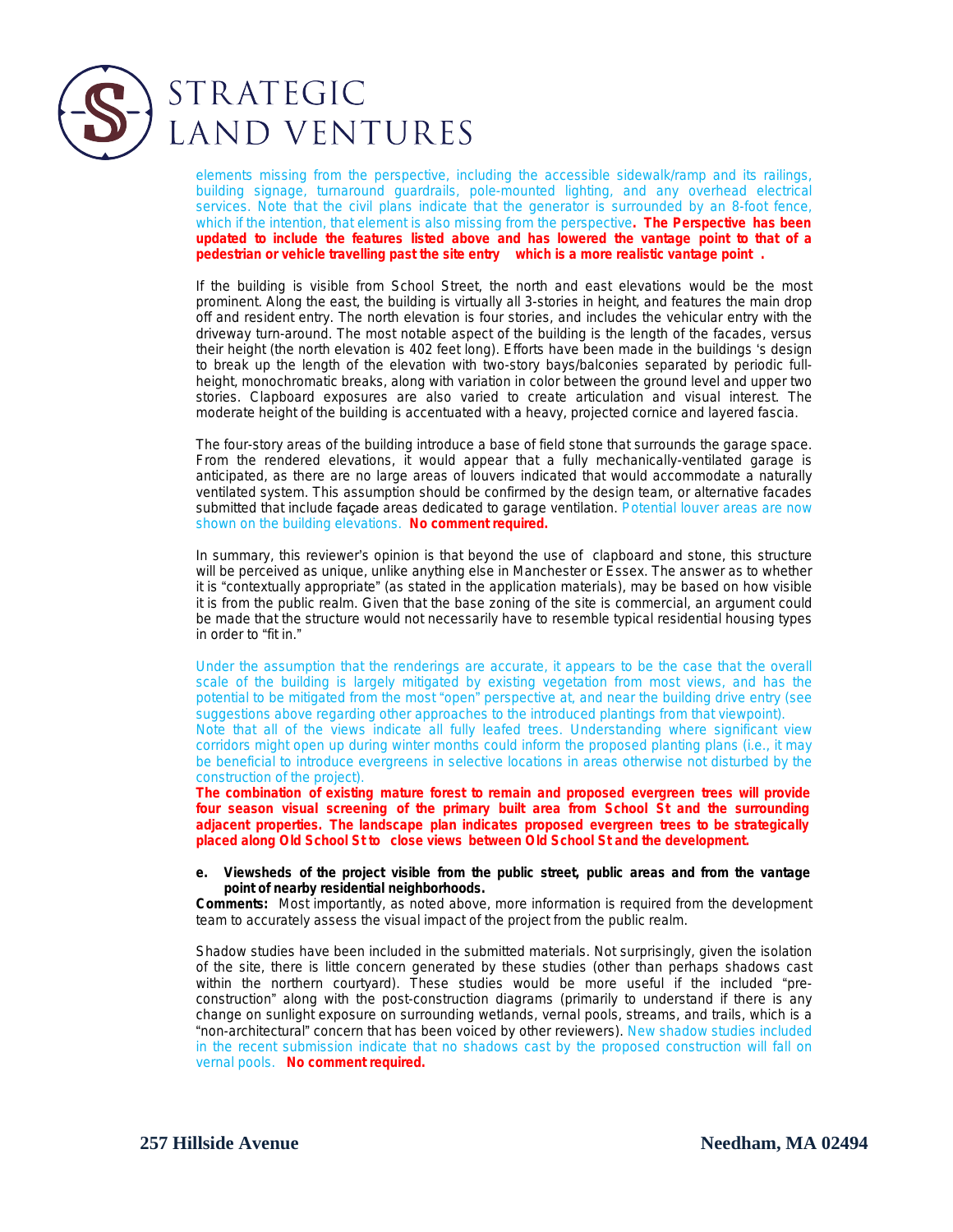

## STRATEGIC LAND VENTURES

*f. Pedestrian and vehicular access and circulation; adequacy of accessibility provisions. Of particular interest are the implications of access and egress in terms of pedestrians, bicyclists and motorists. Adequacy of parking facilities.*

**Comments:** The location of the site is currently not pedestrian friendly, although it appears that the Town will expand the sidewalk along School Street if this project proceeds. As important, as noted above, there is no walkway or bike path that brings the residents down 62 feet from the garage level to public street level. Even if there were a sidewalk and bike path, as has been discussed by numerous reviewers, the slope and length of the driveway are of serious concern. Particularly in poor weather conditions, it could be daunting for children and parents to reach School Street for School bus drop-off and pick-up. If parents are forced to drive down, where will they park while waiting?

While this reviewer will not opine on the adequacy of vehicular parking, the board should request more detail regarding the number and type of bike spaces that can be accommodated in the area designated "flexible bike and tenant storage" on the garage plan. Given the location of the development, one would expect a generous ratio of bike spaces per unit. New plans indicated 8 ground bike parking spaces and 138 vertical mount (total of 146 spaces). This seems like a sufficient number to this reviewer. The Landscape Plan indicates bike racks near the building entry. *No comment required.*

As far as other "circulation issues"/questions:

 What is the Applicant's proposal for a school bus (and perhaps future MBTA shuttle bus) waiting area/shelter? A covered waiting area is now depicted in the perspective drawing, and is blocked out on the Landscape and civil plans. The final design of this should be clarified in the architectural drawings.

**Architectural plans for the pump house/bus shelter will be provided as part of the CD set. The pedestrian access will be accessible between the bus shelter and bus pick up area.** 

- Given the "motor-dependence" of the site, a significant number of EV parking stations should be provided. At a minimum, infrastructure for expansion of the number of spaces should be built into the project, including the capacity of the project's transformer(s). Not clarified at this point. **We have submitted an updated parking plan representing 10EV charging stations which will be available to the residents of the building. They are NOT permanently assigned spaces and vehicles will be allowed to charge and then are expected to be moved to their assigned space.**
- Bicycle parking should be provided at appropriate locations within the site for visitors. Bike racks are located near the building entry. *No comment required.*

#### *g. Integration of building and site, including but not limited to preservation of existing tree cover, if any.*

**Comments:** The building is not integrated into the existing site, and only marginally fits into the site that is created through large scale excavation and creation of retaining walls. No tree cover is preserved within the primary built area, and more information is required to fully understand the proposal for retaining existing trees outside of the modified site (see comments above). See comments above regarding the Landscape Plan and perspective drawings. *No comment required.*

#### *h. Exterior materials.*

**Comments:** Building elevations have been annotated to indicate material selections. This reviewer has no issues with what is proposed. No change. *No comment required.*

#### *i. Energy efficiency.*

**Comments:** Materials are not adequately developed at this point to determine the degree to which the developer may commit to sustainable features that exceed what the Massachusetts Building Code requires. Current plans do not indicate areas of PV or solar hot water panels. No change. *No comment required.*

#### *j. Exterior lighting.*

**Comments:** The latest application materials include a site lighting plan, with reference to both building-mounted and pole-mounted fixtures. It is not clear whether they are Dark Sky compliant.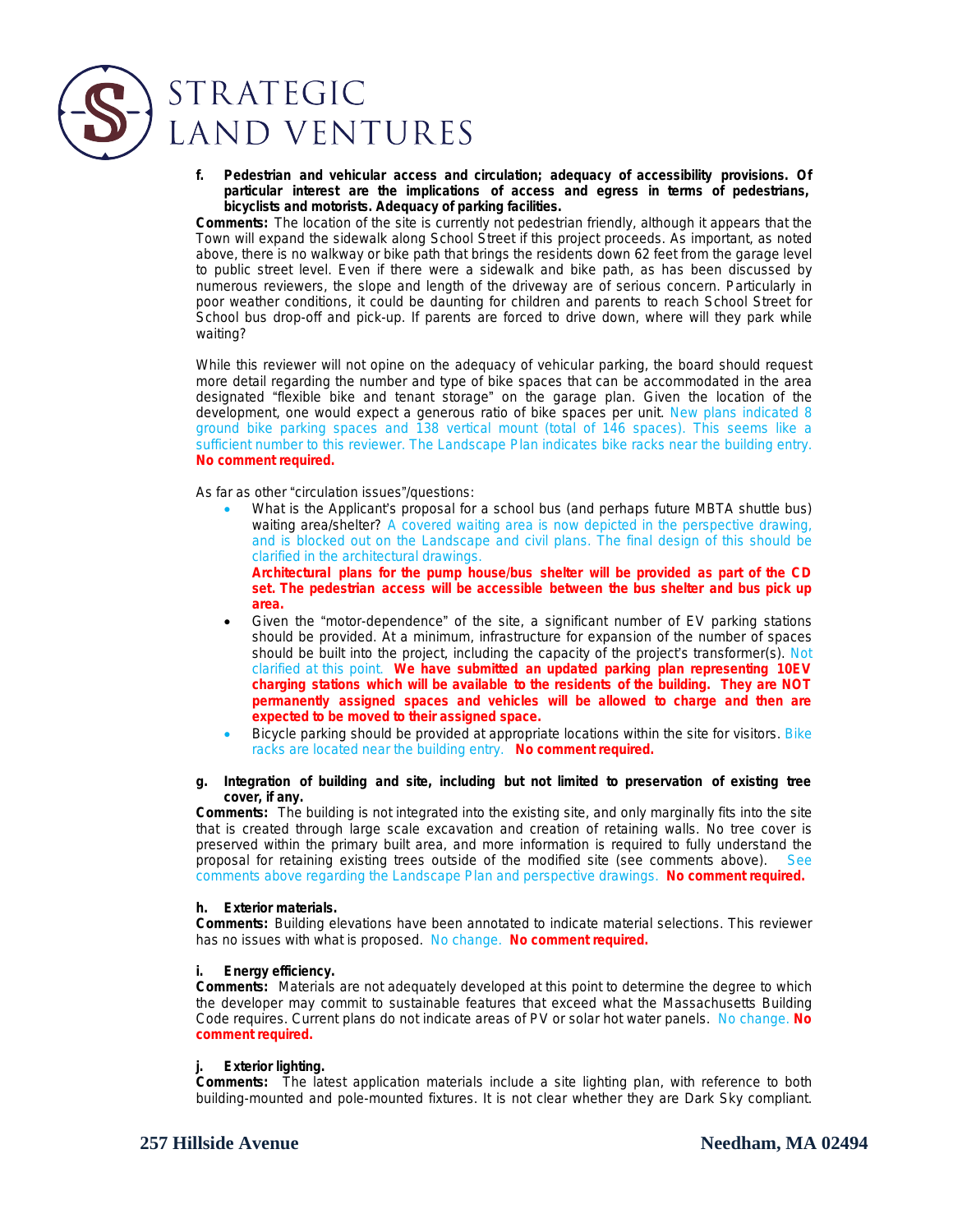

Depending upon the project's visibility from School Street, and given the project's significant elevation off of the public way, consideration could be given to substituting bollard-mounted fixtures for pole-mounted to limit visibility from below. 20-foot pole-mounted fixtures are proposed to follow the driveway up the hill, and are also shown at the turn-around area near the garage entry. It is the turnaround where the fixtures may be the most visible, and at a minimum, where alternative fixture types should be considered. *The Design has been updated to include shorter poles around the cul-de-sac . Site lighting will be designed and constructed to be Dark Sky compliant.*

#### *k. Proposed landscape elements, planting materials, and planting design.*

**Comments:** Landscape plans are included in the submission, and this reviewer has no issue related to how the landscaping functions within the project site. However, it is not clear how the landscaping design, including the preservation of areas of existing growth, will serve to buffer the views of the project from the public realm. See comments above about the potential enhancement of existing landscaped areas. *See comments above .*

l. *Feasibility of incorporating environmental and energy performance standards in the design, construction and operation of the buildings* .

**Comments:** There are a multitude of third party environmental and energy performance standards that are more rigorous than the building code minimum, including LEED, Energy Star, Passive House, and Enterprise Green. Because Manchester by the Sea is a Stretch Code community, as that code continues to evolve, the base line for energy efficiency will be higher than non-adopting communities. No change. *No comment required.*

- *m. Any other design-related considerations identified by this peer reviewer, ZBA, town staff, or the citizenry of Manchester by the Sea or their advisors.*
	- Car sharing spaces (ZIP Car, etc.) should be included within the parking garage. Applicant states that ZipCar would not support a space at this location. *No comment required.*
	- Create a detailed Transportation Demand Management program for the site. This may include an Applicant-provided shuttle service to the MBTA, build sidewalks along School Street frontage, etc. No change. *The Applicant will provide a Transportation Demand Management Plan as a condition of the occupancy permit. A shuttle service is not contemplated nor necessary. The Applicant will not be building any sidewalks in School Street .*
	- Given the scale and intensity of site coverage, provide a preliminary construction management plan that ensures constructability and minimizes impact to the community. Of particular interest is development of cut and fill quantities. Recognizing that there is a need for fill in some parts of the site, note that if the cut required to take down the hill is actually on the order of 270,000 cubic yards as noted in the MECT letter, there could be a truly significant number of truckloads of material taken off the site (270,000 cubic yards represents between 17,000 and 27,000 truckloads). Applicant states that most excavated materials will stay on site as fill material, and has committed to providing a preliminary cut and fill analysis prior to closing of the public hearing. *A preliminary cut and fill has been provided ..*
	- Integrate Universal Design features in the development. No change. *A universal design narrative has been provided as an attachment to this document.*
	- Developer should provide an evacuation plan for all vehicles on the property. Applicant notes that they have met with the fire department on "multiple occasions", and has stated that additional fire safety details will be provided as a condition of the building permit issuance. *No comment required.*
	- Provide additional details for retaining walls, particularly in areas where they may be retaining storm or wastewater. Applicant states that "we will endeavor to provide some representative samples of what the project's retaining walls may look like." As the appearance of the retaining walls is a major element in the publics perception of the project, this is material that is critical for the ZBA and public to see. **Refer to attached product brochure s for potential retaining wall material.**
	- Applicant should provide more details for the wastewater treatment plant. This has been eliminated. *No comment required.*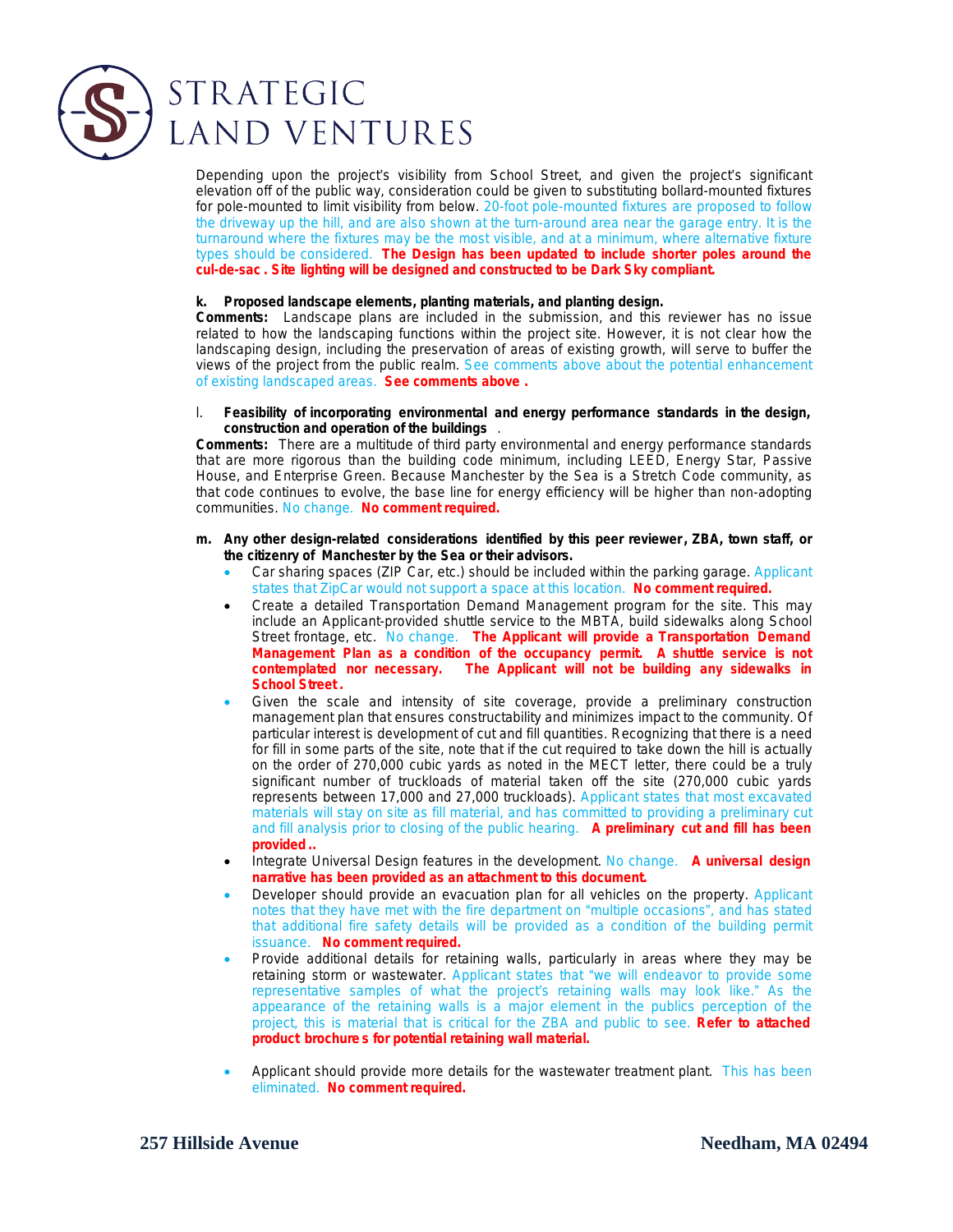

# LAND VENTURES

#### *n. Techniques to mitigate visual and other impacts.*

**Comments:** This reviewer believes that the proposed development poses some very challenging problems, in no small part because of its aggressive approach to "making" the site, combined with its relative isolation from public amenities. At the end of the day, the built development has a need for "self-sufficiency" that can be very difficult to achieve, particularly because the manufactured site is so thoroughly filled with building, vehicular circulation, and other critical infrastructure.

So, while mitigation of visual and other impacts must be considered in order to determine if the project is adequately adapting to, or screened from the existing pattern of development with respect to physical form and associated impacts (which is why more descriptive materials should be required from the Applicant by the ZBA), as important is the need to assess the quality of life for the future residents, particularly with respect to the project's capacity for "self-sufficiency." See comments above regarding analysis of the newly submitted materials. The self-sufficiency of the site has been enhanced through the provision of significant areas of programmable outdoor space. *No comment required.*

Expanding on the issue of integration into the community…and connected to the isolation that may be experienced by residents due to the minimal on-site useable outdoor space and the difficulty, other than by car, of accessing "downtown" Manchester…consideration should be given to studying mechanisms that will foster better integration of the development with the Town at large. Other than to visit residents, the site offers little that would be inviting to anyone who doesn't live there.

The construction of a walkway and bike path along the entry drive would help make the connection. Another possibility could be to develop a trail system (and parking) so that the community could utilize the significant unbuilt site area. In that way the development would become familiar to a broader population. As noted above, it is this reviewer's opinion that the walkway to School Street is not optional. Integrating access to, or creation of trail system(s) into the proposal should be considered. This possibility is even more attractive given the elimination of the on-site sewage treatment system, as the scope of work on the southerly portion of the site opens up more space for a possible conservation restriction (reportedly 13.2 acres versus 5.5 acres**). Please see the Applicant** '**s previous comment as it relates to the sidewalk. Based on extensive verbal and written testimony from the MECT and those attending the public hearings, there is no interest or desire from the MECT to have any trails or paths connecting the proposed project to the existing system of walking trails.**

6. *Participate in meeting(s) with municipal staff and the developer team (*"*working sessions* "*), to address to the ZBA*'*s charge(s) to the developer.* No working session has occurred at this point, nor has one been scheduled. No change. *No comment required.*

In the briefest of summaries, this reviewer believes that while this site could be well suited in some aspects for a 40B development, the multitude of problems created by the sitework necessary to support a project of this scale are daunting. Typical strategies for cutting back on scale of the project to provide "slack" to make things work better still face significant issues given the topography and adjacency to resource areas. Significant progress has been made by the expansion of usable outdoor space on the site. While there remain some concerns about details related to the open space (noted above), the desirability and long-term sustainability of the site plan have advanced in a positive direction. *No comment required.*

Of critical importance at this stage is getting better depictions of the proposal from nearby context that will make it possible to assess its impact on the public realm and abutting properties, and as importantly, to facilitate consideration of alternative approaches to a very tough site. Renderings have provided a good tool for advancing the approach to integrating the development into its setting through effective landscaping. *No comment required.*

Sincerely, DAVIS SQUARE ARCHITECTS, INC

Sincerely,